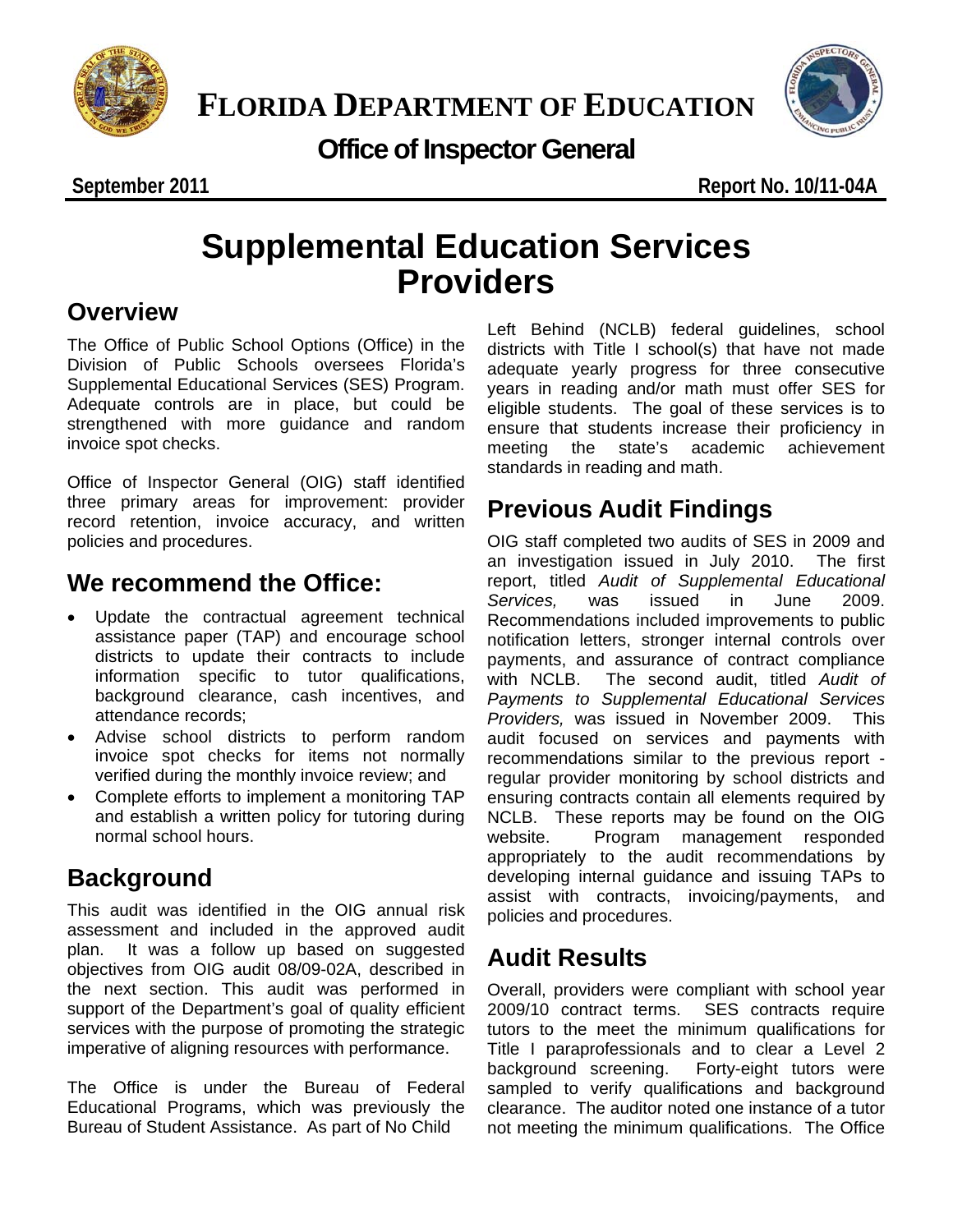and applicable school district has been provided this information for handling as appropriate.

Provider billing accuracy and school district policies and procedures were satisfactory. Concerns were noted, but systemic issues were not present. These concerns are discussed further in the findings and recommendations section below.

SES invoicing is performed in offices with heavy workloads and limited resources. In this environment, errors can be expected. Several school districts and providers had noteworthy practices for this function listed below:

- The Orange School District uses an invoice check procedure, an invoicing TAP, and monitoring templates.
- Each of the school districts sampled has created their own student attendance template. Hillsborough's Activity Roster was exceptionally useful in determining how many students attended a session.
- A to Z In-Home Tutoring, LLC has created a detailed billing manual.

### **Findings and Recommendations**

**1. Provider record retention needs to be improved.** 

Ten providers were not able to supply all OIG requested documents, including fifteen instances regarding tutor credential or background clearance support and two instances regarding attendance documents. Four providers stated that a tutor was an employee of a district school, but could not provide support of the tutor's qualifications. ABC Appletree Inc. said they received verbal approval from the Franklin school district regarding employee background clearance and did not have anything on paper. Providers should maintain their own records, request written approvals, and not rely on the school district to ensure compliance with SES staff qualifications.

A+ Markem, Inc. and Triunfo "Triumph" Academy could not provide all requested attendance documents. A+ Markem, Inc. held previous directors responsible for the unavailable documents. Triunfo "Triumph" Academy stated that attendance sign-in sheets are required to be turned in to the school district to process invoices. The company did not respond when questioned further about copies of documents.

The Office issued a TAP in July 2009 titled *Contractual Agreement between School Districts and State-Approved SES Providers*. The TAP has a section for Inspection and Audit which states: "This section should describe District policies related to access to records or reports or other relevant information upon request by the District and the requirements for maintaining records (such as student progress reports, student assessment results, etc.) for five years from the end of a fiscal period of the source of funding." The school districts in our sample included similar language in their contracts.

The Orange County Public Schools' contract requires the maintenance of fiscal records, while the other school districts sampled call for "matters relating to the contract" in their retention requirements. Tutor qualifications and background clearance are included in the contract; however, many providers did not maintain these records.

Section 1008.331(1), Florida Statutes allows student performance or attendance incentives, but they are not to exceed a value of \$50 per student per year. There was no evidence of a sampled provider exceeding the \$50 limit. Most providers were able to provide receipts for 2009/10 incentives; however, two of the providers sampled supplied cash incentives. One provider supplied bank statements detailing the cash disbursements, but Triunfo "Triumph" Academy said no receipts were available when asked for support. The company said they were not aware such receipts were required by the Office or the school district. The 2009/10 school district contract and Office TAP did not have specific language regarding receipts for incentives.

#### **Recommendation:**

Office management should require more comprehensive provider record retention requirements by updating the contractual agreement TAP and advising school districts to update their contracts to include information specific to:

• Tutor qualifications and background clearance;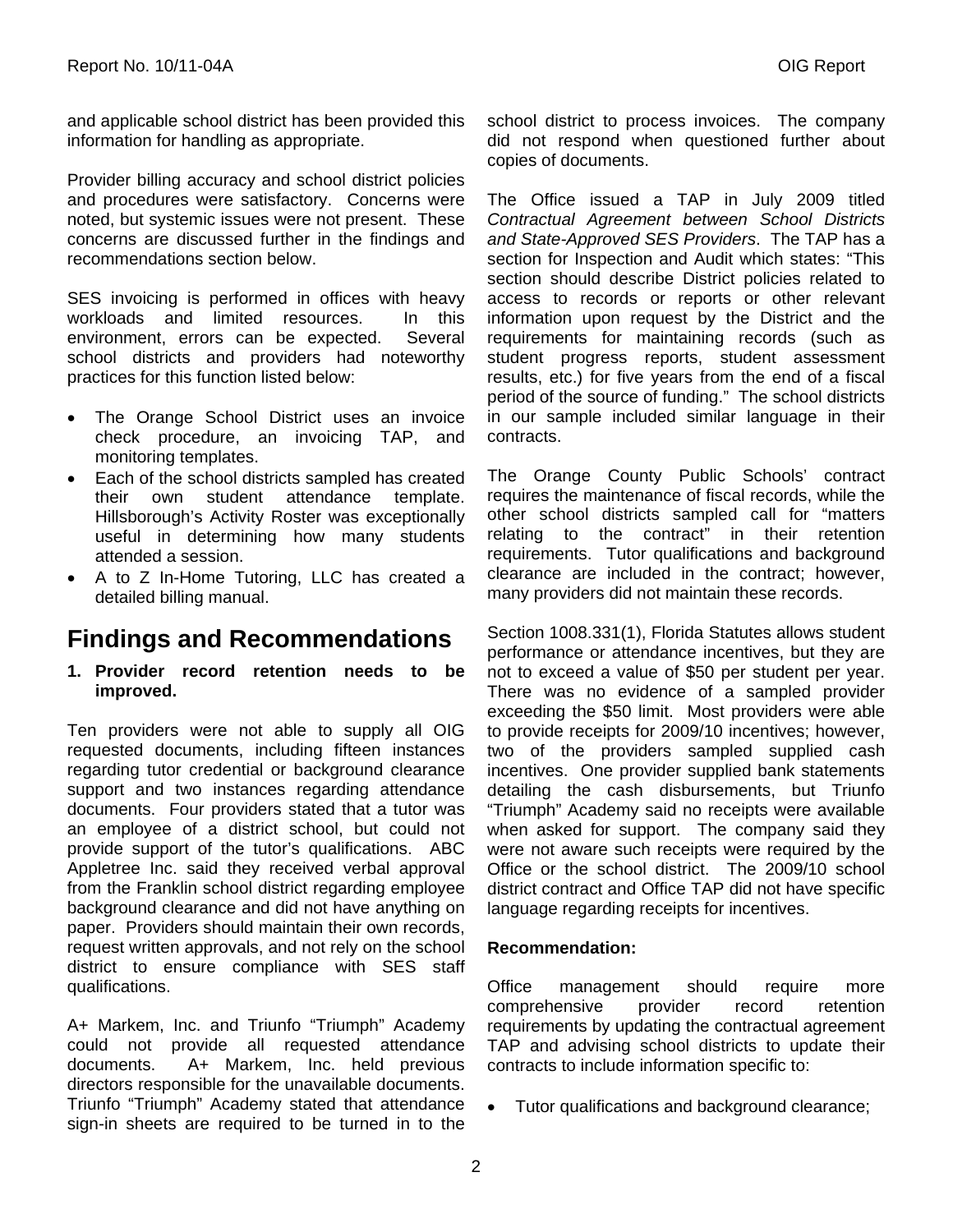- Support for incentives, especially cash incentives; and
- Attendance documentation.
- **2. Invoice errors were found for ten of the twenty-one providers sampled.**

Systemic concerns were not present, but several invoicing errors were noted:

- Exceeding group size ratios
- Billing for incorrect or absent student(s)
- Incorrect tutoring dates/times

School districts, in consultation with parents and the provider, develop a learning plan for each student, which includes the type of instruction to be provided. The 2009/10 SES Request for Application (RFA) defines type of instruction as:

- 1) Individual tutoring;
- 2) Distance learning instruction (on-line, internetbased, or computer-based instruction);
- 3) Small group instruction (not to exceed a group size of five students per tutor); and
- 4) Large group instruction (not to exceed a group size of eight students per tutor).

Providers may charge the same or varying rates depending on the type of instruction and associated fee listed on their 2009/10 RFA. We identified five providers during our audit that did not comply with tutoring group size ratios. Non-compliance ranged from the billing of a student in a large group session at the small group instruction rate to fifteen instances of billing at a small group rate for sessions where six to twelve students were present with one tutor, exceeding the student to tutor ratio by up to seven students.

School districts establish an annual allotment per student due to limited funds, which restricts the hours of tutoring a student may receive. Accurate billing is necessary to ensure that each student maximizes their annual allotment. There was one instance of a provider billing (and being paid for) an hour and a half (\$75) of tutoring even though the student was marked absent. In another case, a sample of attendance records for one provider showed erroneous billing affecting eighteen students. The auditor compared attendance records

to the school district invoice and discovered that nine students were billed for tutoring services not received, while nine other students were not billed for tutoring services received. This balances for payment purposes, but affects the individual students' annual allotment and available remaining tutoring hours.

Accurate invoicing dates and times are necessary for accurate billing and to assist the school districts in their invoice reviews. One provider contracted to offer services Monday through Saturday, but billed the school district for a total of five hours of tutoring on a Sunday. The provider said the billed date was incorrect and should have been a Saturday. Another provider billed the school district for a tutoring session from 2:15pm to 3:45pm, when the session actually started at 2:25pm. This ten minute difference was billed for forty students for one day sampled, which resulted in an overbilling of \$700 if the session was rounded to the nearest quarter hour as defined in the contract.

#### **Recommendation:**

Office management can help insure more accurate invoicing by recommending school districts perform random invoice spot checks for items not normally verified during the monthly invoice review (e.g. student to tutor ratio compliance and accurate session day/time).

#### **3. Expanded policies and procedures are needed.**

Audit staff reviewed school district monitoring procedures. All school districts sampled performed monitoring, but procedures were inconsistent. It is reasonable that school districts would have varying methods of monitoring based on funding and population served; however, more formal monitoring guidelines would be beneficial. The OIG recommended in its November 2009 Audit of Payments to Supplemental Educational Services Providers: "The Department should require all school districts to establish and implement monitoring programs and regularly monitor providers." The Office's June 2010 response stated that a technical assistance document would be developed for school districts that outlines the minimum requirements for monitoring the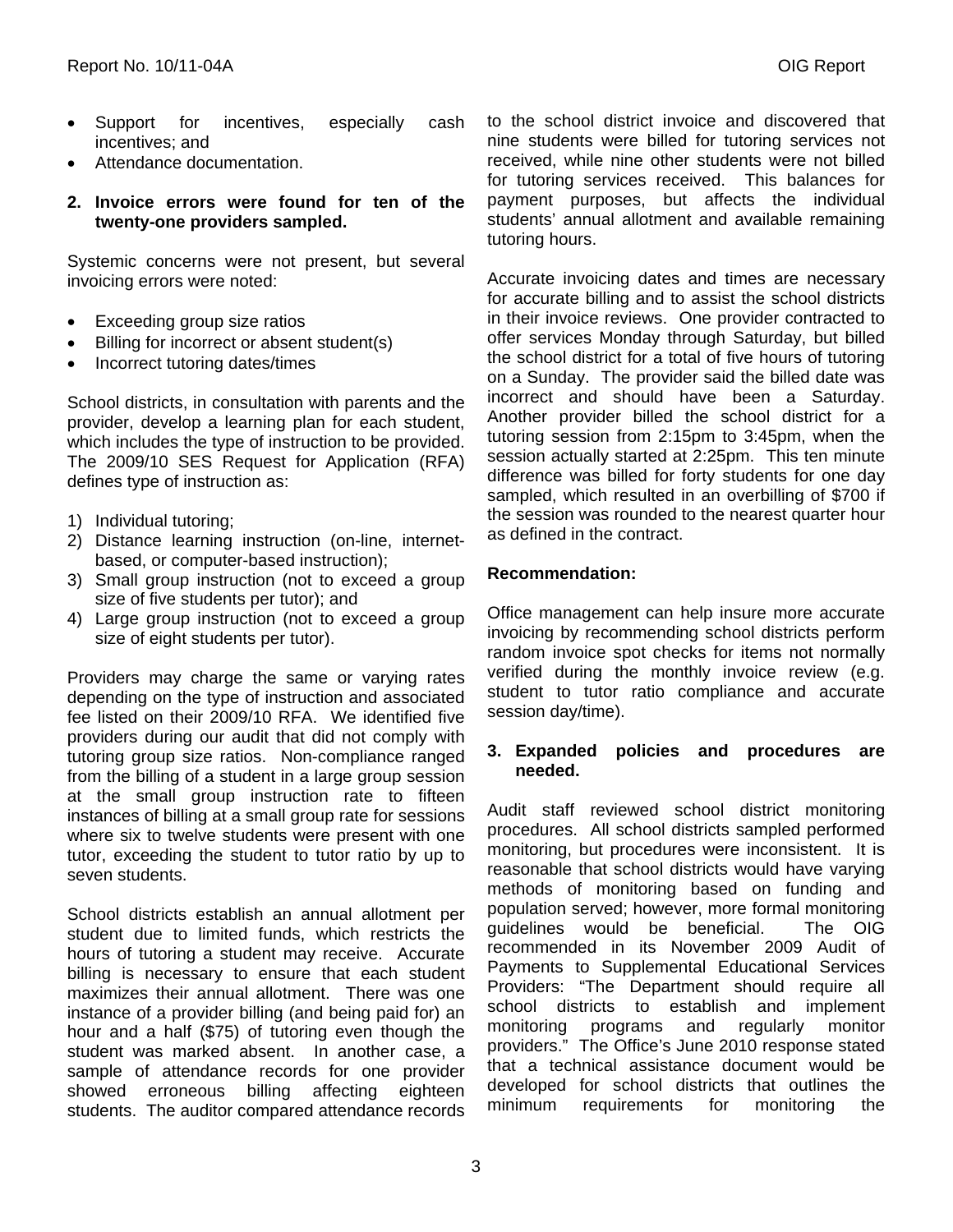implementation of SES by providers. The Office informed us that this TAP is in progress.

The Office's website states: "The goal of these *(SES)* services is to ensure that students increase their proficiency in meeting the state's academic achievement standards in reading and math. Services may include such assistance as tutoring, remediation, and academic intervention and must take place outside the regular school day." We noted during our site visit that Franklin County Public School makes an exception and allows students to receive online tutoring on days they stay home from school. There were five sessions, totaling 2.5 hours, of tutoring during normal school hours in Franklin for November 2009 through January 2010. Franklin staff was questioned about the tutoring during normal school hours and responded that the students were "probably" absent from school. Franklin does not have a written policy and procedure regarding tutoring during normal school hours. A written policy and procedure is needed to: a) require document that Franklin allows online tutoring if a student is absent from school and b) establish a procedure to verify that any online tutoring during normal school hours is on a day the student had an excused absence.

#### **Recommendation:**

Office management should promote more comprehensive guidance for the school districts by:

- Completing efforts to implement a monitoring technical assistance document that provides minimum monitoring requirements for school districts; and
- Establishing a written policy for tutoring during normal school hours that may be adopted by the school districts.

### **Objectives and Scope**

The objectives of this audit were to: 1) verify provider compliance with school district SES contracts, to include qualifications and background clearance of staff; 2) test the accuracy of SES billing; and 3) determine the effectiveness of school district policies and procedures for SES payments and monitoring.

The audit scope included a review of SES contracts and policies and procedures for school year 2009/10. Invoices and attendance records for November 2009 to January 2010 were reviewed.

### **Methodology**

Three to five providers were selected from the five school districts sampled, totaling twenty-one providers as follows: Franklin (3); Hillsborough (5); Orange (4); Palm Beach (5); St. Lucie (4). See Appendix A for a list of sampled providers by school district. The five school districts supplied the requested 2009/10 SES contracts, policies and procedures, and invoicing documents. The twentyone providers supplied SES policies and procedures, tutor qualifications, and additional invoicing documents as needed. An onsite visit was made to Franklin County School. Other visits were planned, but SES services were completed for the year prior to our available travel dates.

This audit was conducted in accordance with *The International Standards for Professional Practice of Internal Auditing,* published by the Institute of Internal Auditors. The audit team achieved these audit standards by:

- Researching applicable federal and state statutes, rules, and procedures.
- Reviewing school district and provider documents – contracts, invoices, and policies.
- Interviewing and working with SES management and staff throughout the audit process.

### **Closing Comments**

The Office of the Inspector General would like to recognize and acknowledge SES staff, sampled school districts, and sampled providers for their assistance during the course of this audit. Our fieldwork was facilitated by the cooperation and assistance provided by all personnel involved.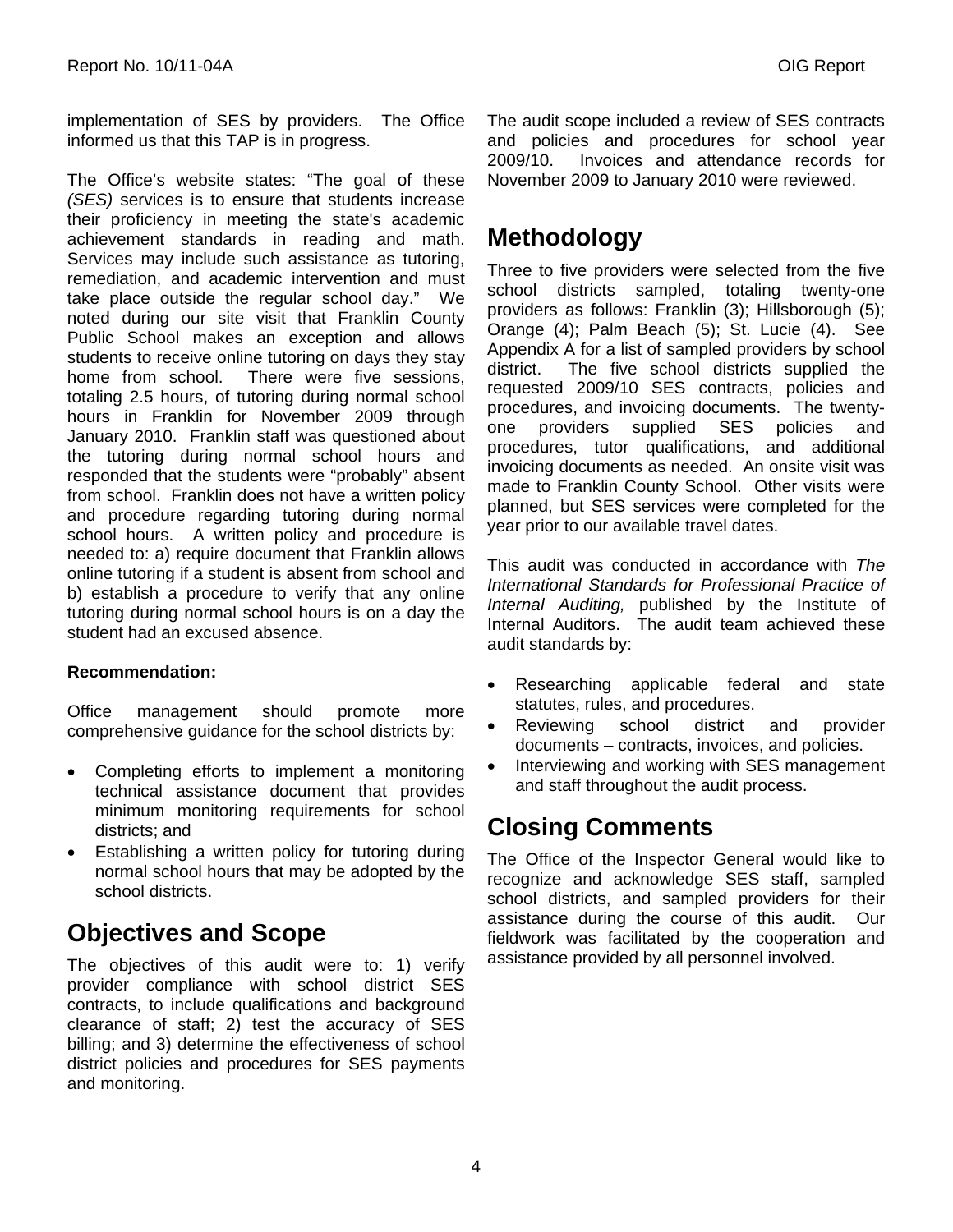#### **Appendix A: Sampled SES Providers by District**

| Franklin                   |
|----------------------------|
| ABC Appletree Inc          |
| <b>ADC</b> Tutoring Corp   |
| <b>ATS</b> Project Success |

| <b>Hillsborough</b>                                     |
|---------------------------------------------------------|
| $!A+Tutor U$                                            |
| A to Z In-Home Tutoring, LLC                            |
| $A++$ at JFK Tutoring                                   |
| Hillsborough County Public Schools Academy for Success  |
| Macedonia Human Services Cultural Training Center, Inc. |

| Orange                                            |
|---------------------------------------------------|
| A+ Markem, Inc (d.b.a. for Markem Services, Inc.) |
| Club Z! In-Home Tutoring Services, Inc.           |
| FUNdamentals Plugged In LLC                       |
| Sylvan Learning Center (Kush Corporation)         |

| <b>Palm Beach</b>          |
|----------------------------|
| The Princeton Review, Inc. |
| <b>Rocket Learning</b>     |
| Triunfo "Triumph" Academy  |
| Tutoring In Your Home, LLC |
| <b>ATS Project Success</b> |

| <b>St. Lucie</b>                             |
|----------------------------------------------|
| Advanced Learners Private Tutoring, LLC      |
| After School Programs, Inc.                  |
| <b>ATS</b> Project Success                   |
| <b>Sylvan Learning Center of Fort Pierce</b> |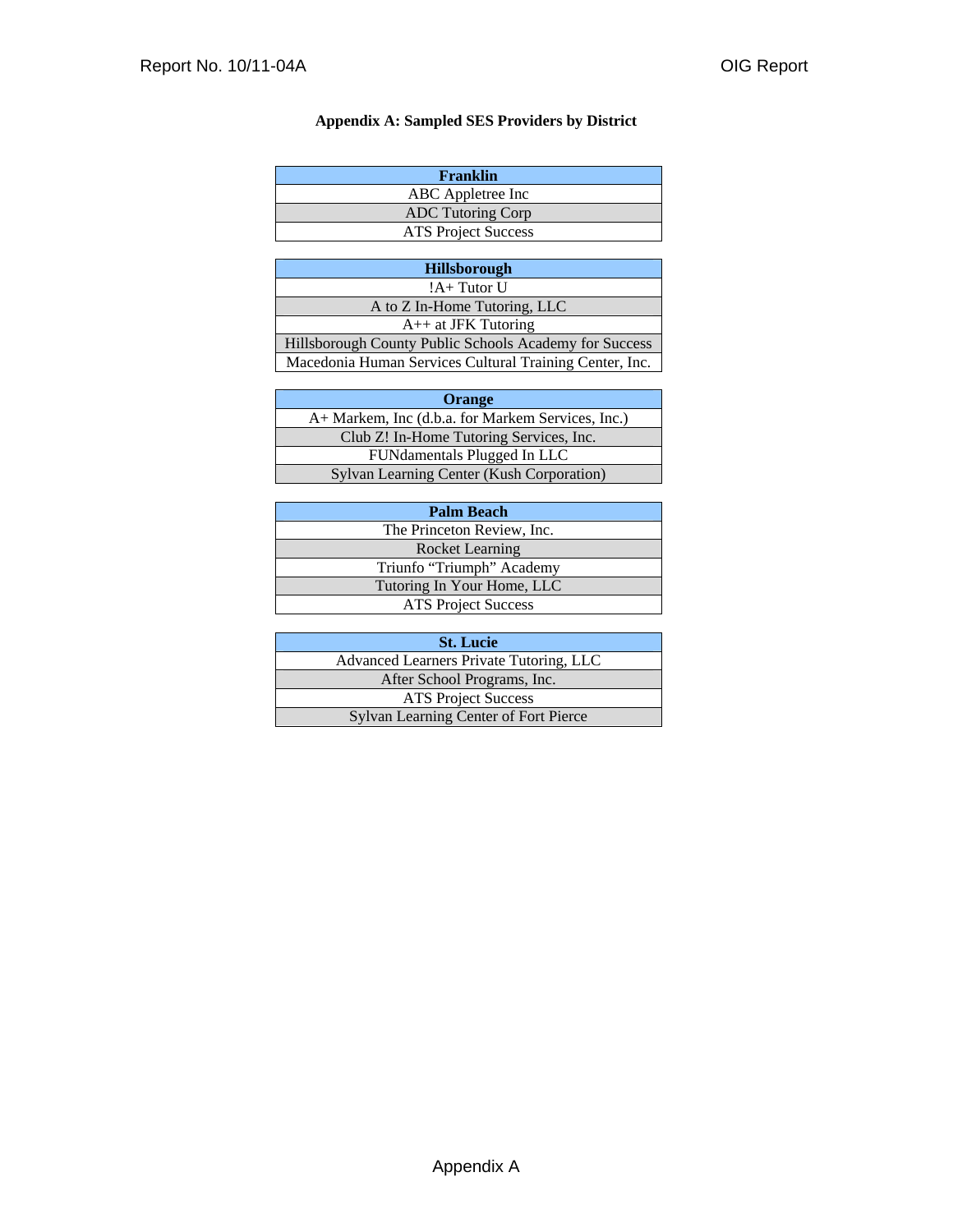# **FLORIDA DEPARTMENT OF EDUCATION**



**STATE BOARD OF EDUCATION**

**KATHLEEN SHANAHAN,** Chair **ROBERTO MARTÍNEZ**, *Vice Chair Members* **SALLY BRADSHAW GARY CHARTRAND DR. AKSHAY DESAI BARBARA S. FEINGOLD JOHN R. PADGET** 

#### **M E M O R A N D U M**

**DATE:**  September 14, 2011

**TO:** Greg White, Acting Inspector General

**FROM:** Dr. Michael Grego

**CC:** LaTrell Edwards

**SUBJECT:** Audit of Supplemental Educational Services Providers (OIG 10/11‐04A)

This memorandum provides response to your audit of Supplemental Educational Services Providers and the recommendations contained in your report dated August 2011, Audit Number 10/11‐04A.

\_\_\_\_\_\_\_\_\_\_\_\_\_\_\_\_\_\_\_\_\_\_\_\_\_\_\_\_\_\_\_\_\_\_\_\_\_\_\_\_\_\_\_\_\_\_\_\_\_\_\_\_\_\_\_\_\_\_\_\_\_\_\_\_\_\_\_\_\_\_\_\_\_\_\_\_\_\_

I would like to thank you and the audit staff for working with the Office of Public School Options (OPSO) throughout the audit process. We hope that as a result of your audit recommendations, the changes made in processes and procedures will result in highly effective and efficient delivery of Supplemental Educational Services (SES). Following are the Recommendations and Responses.

#### **Provider Record Retention**

Recommendations: The Department should require more comprehensive provider record retention requirements by updating the contractual agreement technical assistance document and advising school districts to update their contracts to include information specific to:

- Tutor qualifications and background clearance
- Support for incentives, especially cash incentives
- Attendance documentation

DR. MICHAEL GREGO CHANCELLOR OF PUBLIC SCHOOLS



**Gerard Robinson Commissioner of Education**